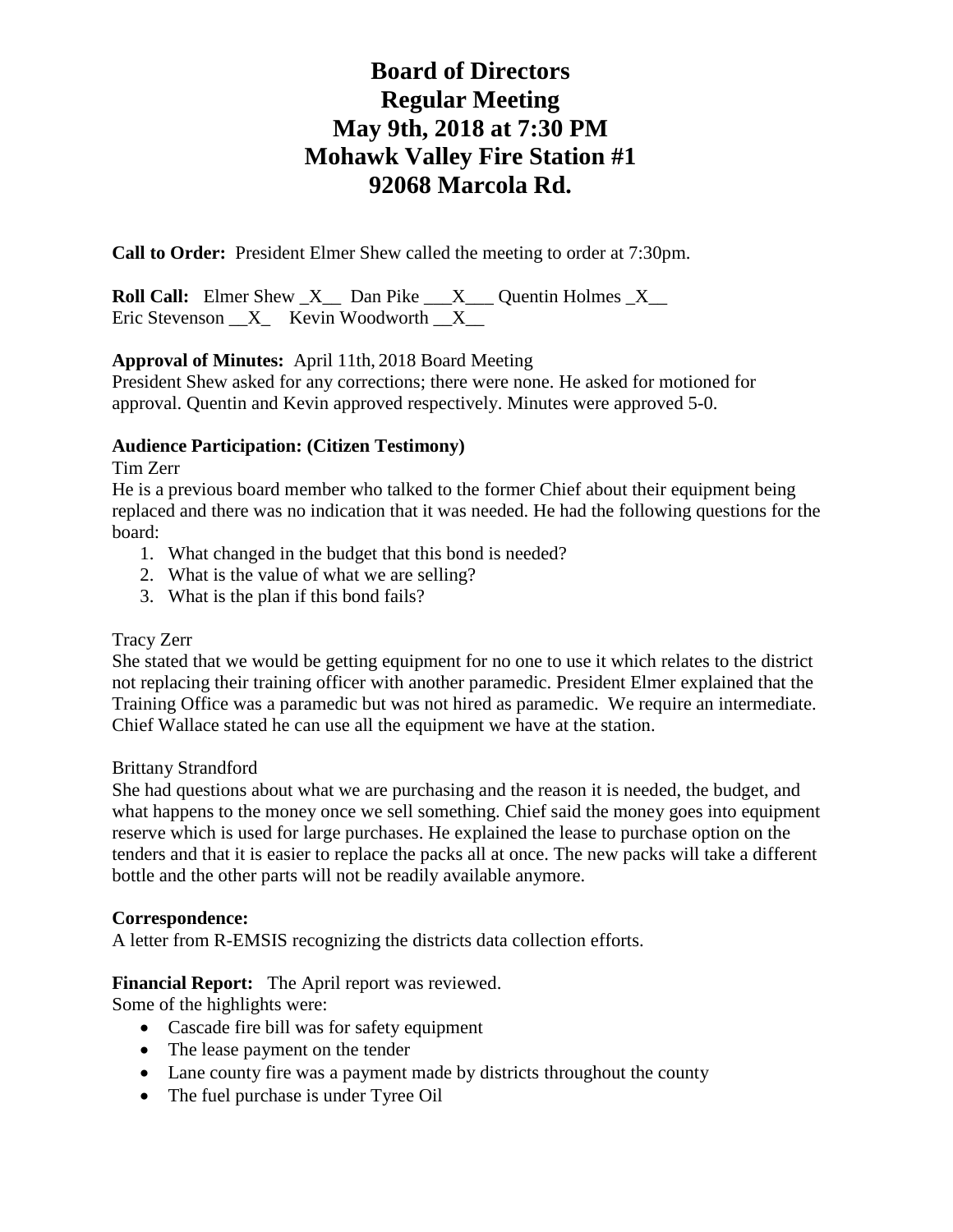# **Board of Directors Regular Meeting May 9th, 2018 at 7:30 PM Mohawk Valley Fire Station #1 92068 Marcola Rd.**

President Shew made a motion for approval. Quentin and Kevin approved respectively. Approved 5-0.

Fire Chief Report: Officer's Report/ Maintenance Report/ Activity Report The Activity Report was discussed with highlights that include:

- Standard meetings
- Majority of the calls are medical

Maintenance Report

Chris has been sick so two maintenance reports will be included at the next board meeting.

#### **Old Business**:

1. Station 2 We are waiting for the surveying to be completed.

2. Bond The vote is on May  $15<sup>th</sup>$ .

3. Chief's Review

None of the board members had anything to add.

#### **New Business:**

1. Budget Meeting

The budget meeting will start right after the board meeting. The board will stay for the meeting. The budget can be approved tonight and then the board can approve it at the June board meeting.

2. Mary Cole Days The committee is started to plan for the August  $11<sup>th</sup>$  event. It was mentioned that we should do a chili cook-off.

### **Items Not on Agenda: None**

### **Future Meeting Agenda Items:**

1. Reader Board

Chief gave a brief update that the Booster club, Lion's Club, and MVRFD have agreed to get a new reader board but there hasn't been any contact between the groups recently.